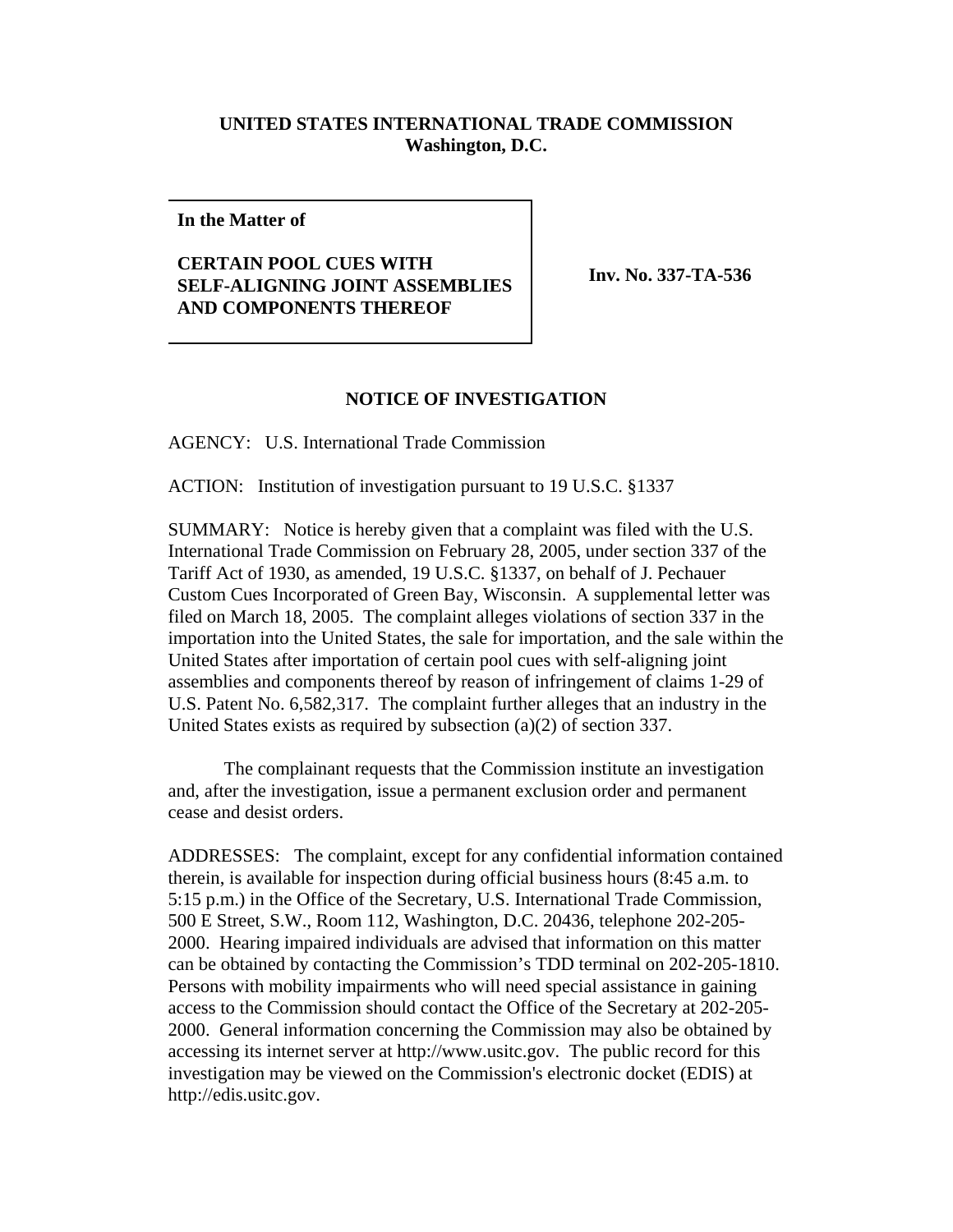FOR FURTHER INFORMATION CONTACT: Erin D.E. Joffre, Esq., Office of Unfair Import Investigations, U.S. International Trade Commission, telephone 202-205-2550.

AUTHORITY: The authority for institution of this investigation is contained in section 337 of the Tariff Act of 1930, as amended, and in section 210.10 of the Commission's Rules of Practice and Procedure, 19 C.F.R. § 210.10 (2004).

SCOPE OF INVESTIGATION: Having considered the complaint, the U.S. International Trade Commission, on March 28, 2005, ORDERED THAT –

(1) Pursuant to subsection (b) of section 337 of the Tariff Act of 1930, as amended, an investigation be instituted to determine whether there is a violation of subsection (a)(1)(B) of section 337 in the importation into the United States, the sale for importation, or the sale within the United States after importation of certain pool cues with self-aligning joint assemblies or components thereof by reason of infringement of one or more of claims 1-29 of U.S. Patent No. 6,582,317, and whether an industry in the United States exists as required by subsection (a)(2) of section 337.

(2) For the purpose of the investigation so instituted, the following are hereby named as parties upon which this notice of investigation shall be served:

(a) The complainant is  $-$ 

J. Pechauer Custom Cues Incorporated 4140 Velp Avenue Green Bay, Wisconsin 54313

(b) The respondents are the following companies alleged to be in violation of section 337, and are the parties upon which the complaint is to be served:

> Kaokao Industrial Co. LTD. aka Kaokao (Zhang Zhou) Sports Equipment Co. Ltd. P.O. Box 65-203 Taichung, Taiwan 14-B Floor No. 270 Chung Ming South Road Taichung, Taiwan 403

CueStix International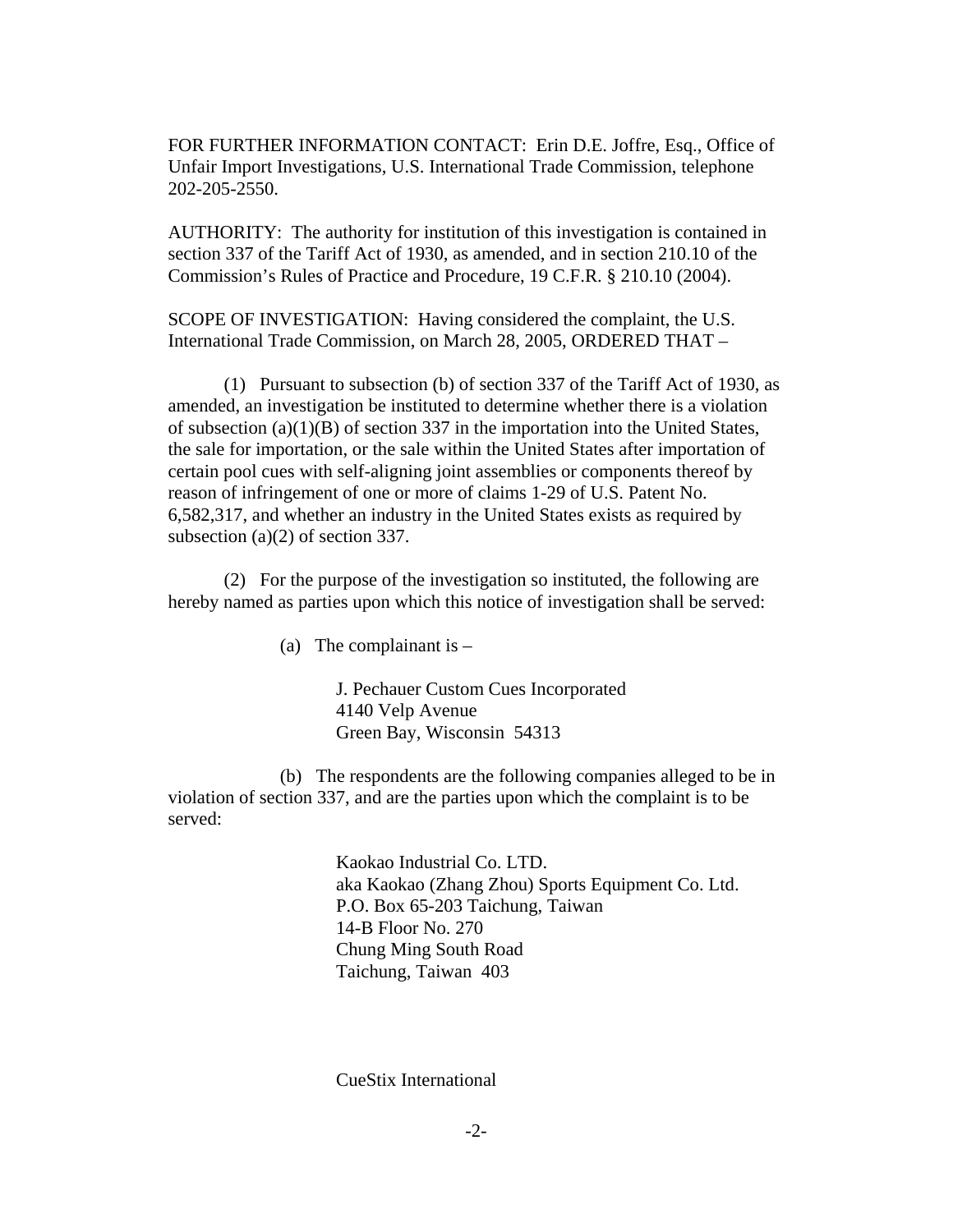1668 Overlook Drive #104 Lafayette, Colorado 80026

Sterling Gaming 3372 Smith Farm Road Matthews, North Carolina 28104

CueSight 3372 Smith Farm Road Matthews, North Carolina 28104

Imperial International 621 West Route 46 Hasbrouck Heights, New Jersey 07604

Sigel's Unlimited Cues & Accessories 730 South Dillard Street Winter Garden, Florida 34787

Nick Varner Cues and Cases 1400-B Triplett Street Owensboro, Kentucky 42303

J-S Sales Co. Inc. 102 Fairview Park Drive Elmsford, New York 10523

GLD Products S84 W19093 Enterprise Drive Muskego, Wisconsin 53150

(c) Erin D.E. Joffre, Esq., Office of Unfair Import Investigations, U.S. International Trade Commission, 500 E Street, S.W., Suite 401, Washington, D.C. 20436, who shall be the Commission investigative attorney, party to this investigation; and

(3) For the investigation so instituted, the Honorable Sidney Harris is designated as the presiding administrative law judge.

Responses to the complaint and the notice of investigation must be submitted by the named respondents in accordance with section 210.13 of the Commission's Rules of Practice and Procedure, 19 C.F.R. § 210.13. Pursuant to 19 C.F.R. §§ 201.16(d) and 210.13(a), such responses will be considered by the Commission if received not later than 20 days after the date of service by the Commission of the complaint and the notice of investigation. Extensions of time